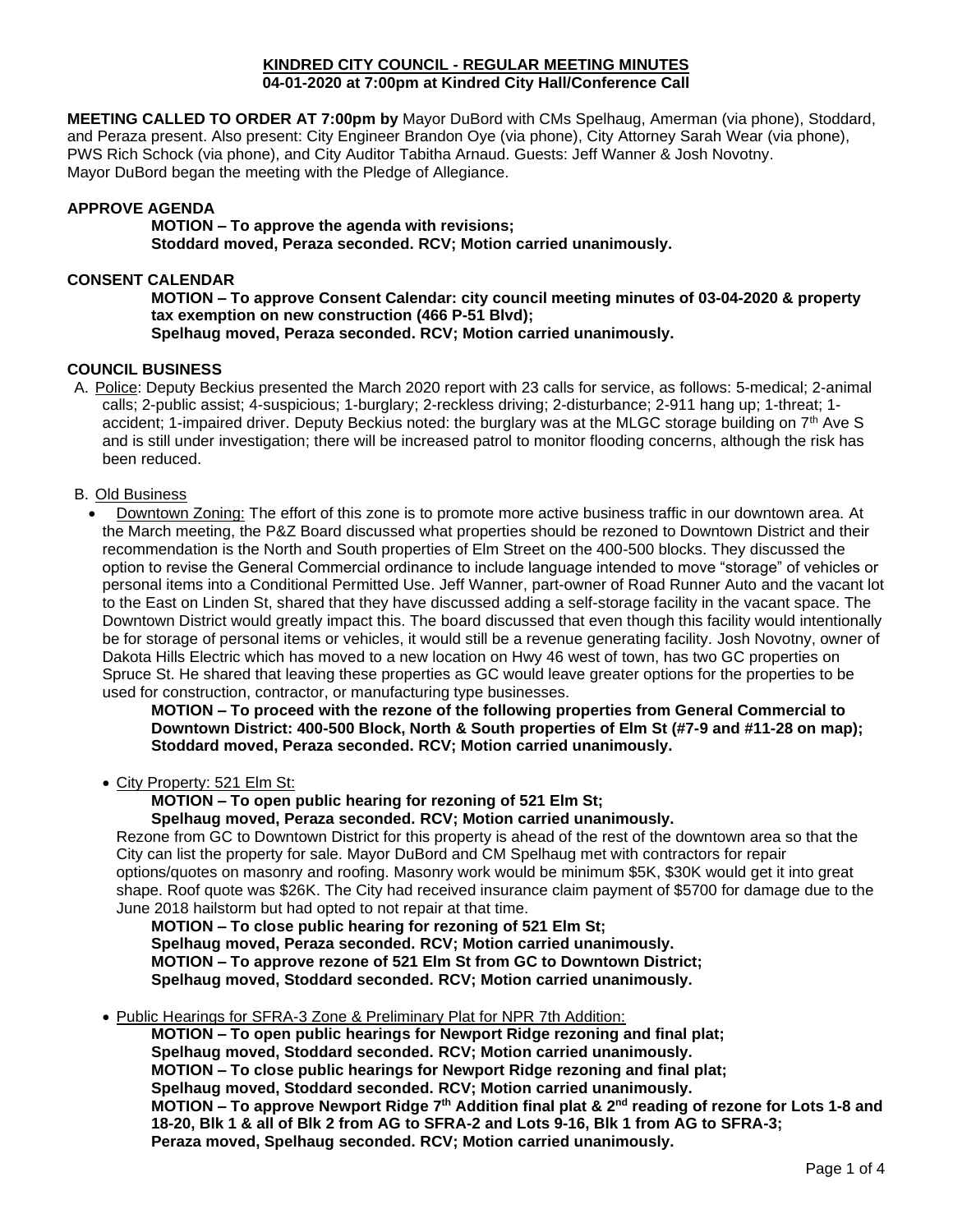## C. New Business

• RFQs for 2020 Flood Fight Engineering Services: As part of the formal emergency declaration process, the City sent out Requests for Qualifications to engineering firms to provide flood fight assistance if it would be needed. One firm was unresponsive, one declined to provide an RFQ, and Moore Engineering provided their RFQ for the services. The ideal weather conditions over the last month have provided great relief and reduced the risk of major flood concerns, however, the unknown future weather conditions level potential for minor flooding that needs continued monitoring. Should the services be needed, it is best to be prepared and ready.

**MOTION – To approve Moore Engineering Inc for 2020 flood fight engineering services; Stoddard moved, Peraza seconded. RCV; Motion carried unanimously.**

### • COVID-19 Response:

Parks & Public Facilities - Steve Hall called to share that the schools will be following the recommendations of National Parks and Recreation and will be marking the elementary school playground as closed to help reduce the spread of the virus. Track and other green spaces will remain open, as the intent is to close the hands-on equipment yet encouraging people to get out to be active and enjoy the outdoors, maintaining physical distance from other park visitors. The City will monitor the playground areas, along with the Kindred Park Board; notice will be posted of not disinfecting equipment, possibly closing the park if need be.

 Utility Billing Late Fees and Shut Offs – Generally, the City is willing to work with any resident who is undergoing hardships which cause utility bill payments to be delinquent. This will continue and the city will review each account on a case by case basis. City accounts that have trouble making bill payments on time, should contact City Hall to discuss their options. For the month of April, no shut offs will be performed and late fees will be waived.

Local Small Business Assistance – Mayor DuBord has been following state and federal options to support our local businesses during this time. The ND Department of Commerce has many resources available. And the Small Business Administration has financial loans/grants available as well. The City has the option to lend additional support by matching a local small business's SBA loan by up to 50%. Will continue to monitor programs and keep in contact with our local business owners. Both Kindred Spirits and Morning Glory Café are offering take out, Quick Mart is offering home delivery if requested.

### D. Engineering:

• **Wastewater Treatment Improvements; Sewer Improvement District 2019-1:** Waiting on landowner response to offer. Environmental assessment is 5-7 weeks out until completion. Need these two items before additional work can move forward. Archaeology study was completed with no findings, but requests to have an archaeologist on site during excavation.

**MOTION, passed – To approve Beaver Creek Archaeology Invoice CRM3636 for \$2,570.00; Stoddard moved, Peraza seconded. RCV; Motion carried unanimously.**

**MOTION, passed – To approve Moore Engineering Invoice 23269 for \$15,376.20; Peraza moved, Stoddard seconded. RCV; Motion carried unanimously.**

• **Newport Ridge Phase 4; Improvement District 2020-1 & Water Looping Project 2020-2:** BND loan funding has approved the inclusion of the water looping projects expenses into the NPR 7<sup>th</sup> Addition bond. Bid opening was held March 11<sup>th</sup>; the highest bid was \$1,315,520.00 from Naastad Brothers Inc and KPH Inc with the lowest bid of \$894,147.70 for NPR 7<sup>th</sup> & water looping through the airport. The total water looping estimate is \$247,000 which will be partially funded by the ND State Water Commission and properties included in the 2020-2 Improvement District. Moore Engineering makes the recommendation to award the contract to KPH Inc; see additional letter on COVID responses. Engineering Agreement Amendment #1: document did not get distributed to council members, tabled to next month.

**MOTION, passed – To approve the Notice of Award of contract for Sewer, Water, & Street Improvement District No 2020-1 & Water Improvement District 2020-2 to KPH Inc for \$894,147.70, Resolution accepting Bid, Showing Receipt of Engineer's Statement of Estimated Cost & Directing Execution of Contract;**

**Stoddard moved, Spelhaug seconded. RCV; Motion carried unanimously.**

• **7 th Avenue Improvements:** Brandon provided list of quotes for the work ranging from \$39,400-\$46,842. Asplin Excavating quoted \$28K months ago, but did not respond to bid request when notified.

**MOTION, passed – To approve Comstock Construction bid for 7th Ave Improvements of \$39,400.00; Spelhaug moved, Peraza seconded. RCV; Motion carried unanimously.**

**MOTION, passed – To approve Moore Engineering Invoice 23271 for \$2,047.50; Stoddard moved, Peraza seconded. RCV; Motion carried unanimously.**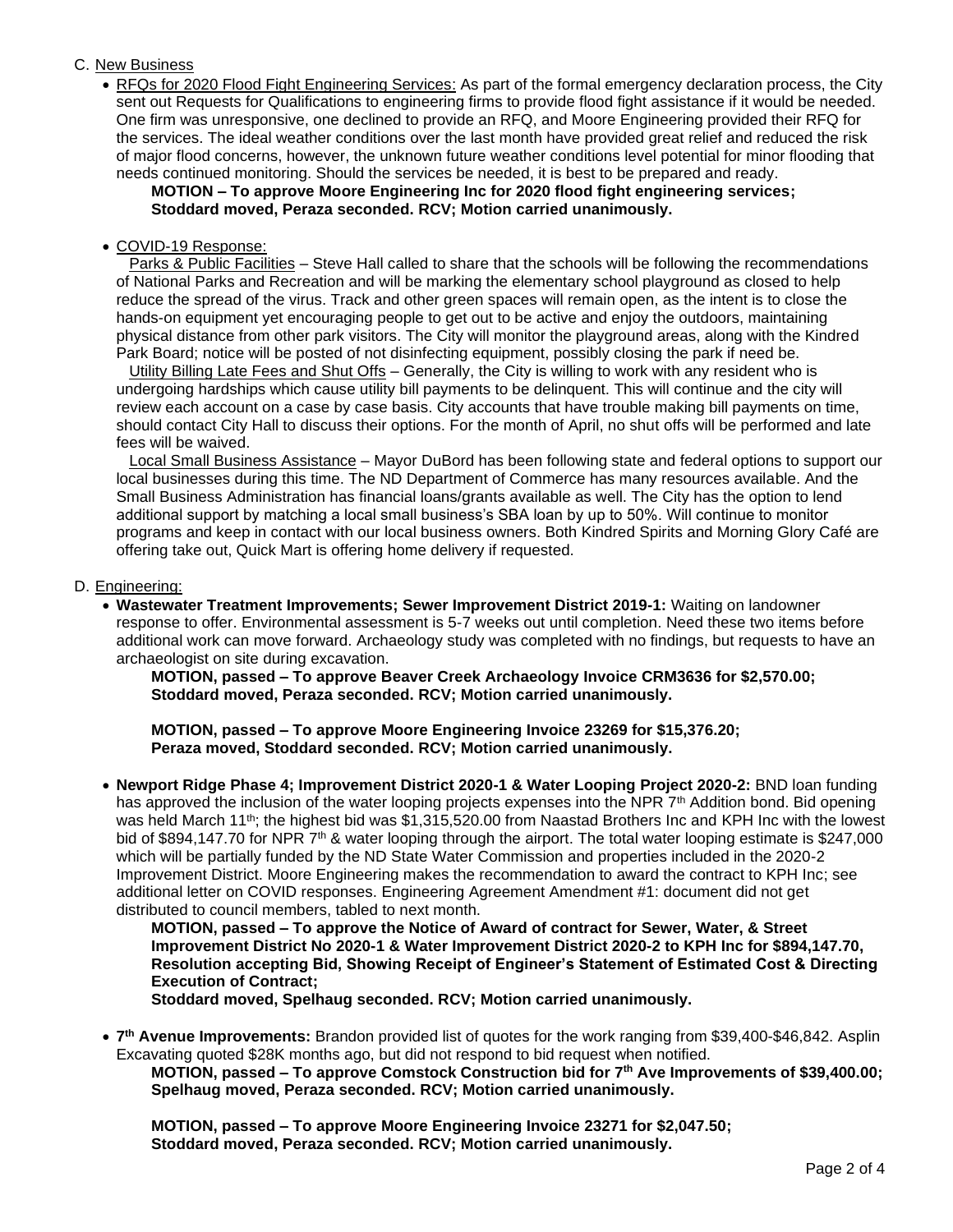• **Viking Addition Dewatering Well (2nd Ave S):** Project will be bid for the drainage and/or well improvements; estimated cost is around \$24,500.00.

**MOTION, passed – To approve Moore Engineering Invoice 23274 for \$4,655.00; Peraza moved, Stoddard seconded. RCV; Motion carried unanimously.**

**MOTION, passed – To authorize engineer to prepare a report, approve engineer's report contingent on Public Works approval, authorize engineer to prepare plans and specifications, approve plans and specifications contingent on Public Works approval, and authorize the Auditor to advertise for bids;**

**Peraza moved, Stoddard seconded. RCV; Motion carried unanimously.** 

**MOTION, passed – To approve Moore Engineering Invoice 23147 for \$2,077.50; Peraza moved, Spelhaug seconded. RCV; Motion carried unanimously.** 

• **Lift Station and Force Main Improvements – Phase 2 Wastewater Improvements:** Internal progress has been made on study. Will schedule a public works meeting to review updated study for project including growth, then will move into design phase after study approved by City.

**MOTION, passed – To approve Moore Engineering Invoice 23270 for \$7,867.50; Peraza moved, Spelhaug seconded. RCV; Motion carried unanimously.** 

- **Capital Improvements Plan:** Water system review is in progress, can discuss at public works sewer meeting.
- **Water Tower; Improvement District 2016-1:** Project is on hold until spring for grass establishment. **MOTION, passed – To approve Moore Engineering Invoice 23262 for \$1,810.00; Peraza moved, Stoddard seconded. RCV; Motion carried unanimously.**
- **Spring Flood Preparation:** Conditions are improving! Silver lining while dealing with the COVID-19 pandemic. The flooding risks are now low, but should conditions change, Brandon and Moore Engineering are ready to help in anyway needed.

# F. PWS

- Rich has been in contact with Cass County Emergency Management regarding the pandemic response. Working to implement a policy into emergency operations manual. Fire Department is ready to assist Kindred Ambulance with any issues/incidents that arise.
- Working with Mike Blevins, Midwest Inspection Services, on tightening up building permit specs and documents for contractors.
- Used the new security cameras system to track down a resident who illegally dumped trees/brush at the compost site. The yard waste dumpsters are not yet available due to the lot being too soft yet. Hoping lot conditions improve to order them in mid-April.
- Street cleaning is needed with all the gravel showing after the spring melt, but there is still some snow in the gutter in various places. Will keep watch and schedule Pro Sweep when time is right.
- Sanitary lift station in Newport Ridge needs cleaning maintenance by Jet Way due to large amounts of cooking grease build up.
- Viking Addition lift station over loaded and went into alarm again. Determined the cause to be a private sewer cleanout that was snapped off by private snow removal for catholic church. All melt/runoff from greenspace was draining into the manhole behind 441 2<sup>nd</sup> Ave. S. Once the cleanout was plugged and green space was empty, pumps were monitored and able to catch up over a 24-hour period.
- Remaining cautious around the COVID-19 pandemic. May change up schedules for public works staff should the need arise.
- Lagoon cells were close to overtopping the banks, so an emergency discharge has begun to reduce the levels.
- Flood concerns are low, but current predictions put the crest at 19'. Will continue to monitor and keep watch for breakouts.

## E. Attorney:

• **Newport Ridge Phase 3 Agreement:** According to the agreement on this phase, once lot sales/builds are at 75% of all, the promissory note is no longer needed. Developers have asked for the city to release it. **MOTION, passed – To approve release and discharge of promissory note on Newport Ridge 6 th Addition Phase 3 and direct the mayor and auditor to sign;**

**Peraza moved, Stoddard seconded. RCV; Motion carried unanimously.**